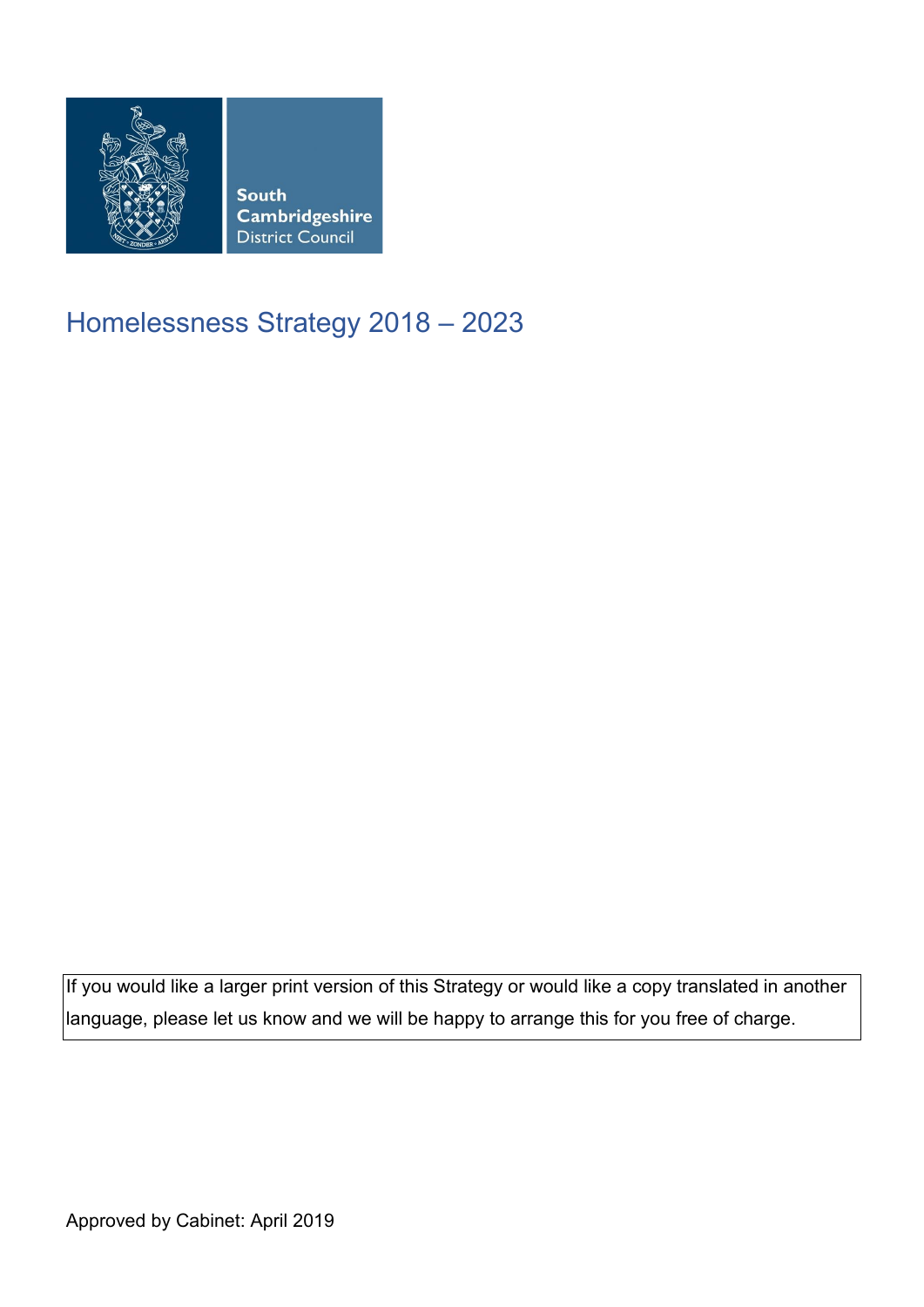## **Contents**

| 1.             |  |
|----------------|--|
| 2.             |  |
|                |  |
|                |  |
| 3 <sub>l</sub> |  |
| 4.             |  |
|                |  |
|                |  |
| 5 <sub>1</sub> |  |
| 6.             |  |
| 7 <sub>1</sub> |  |

The Homelessness Review 2018 / 2023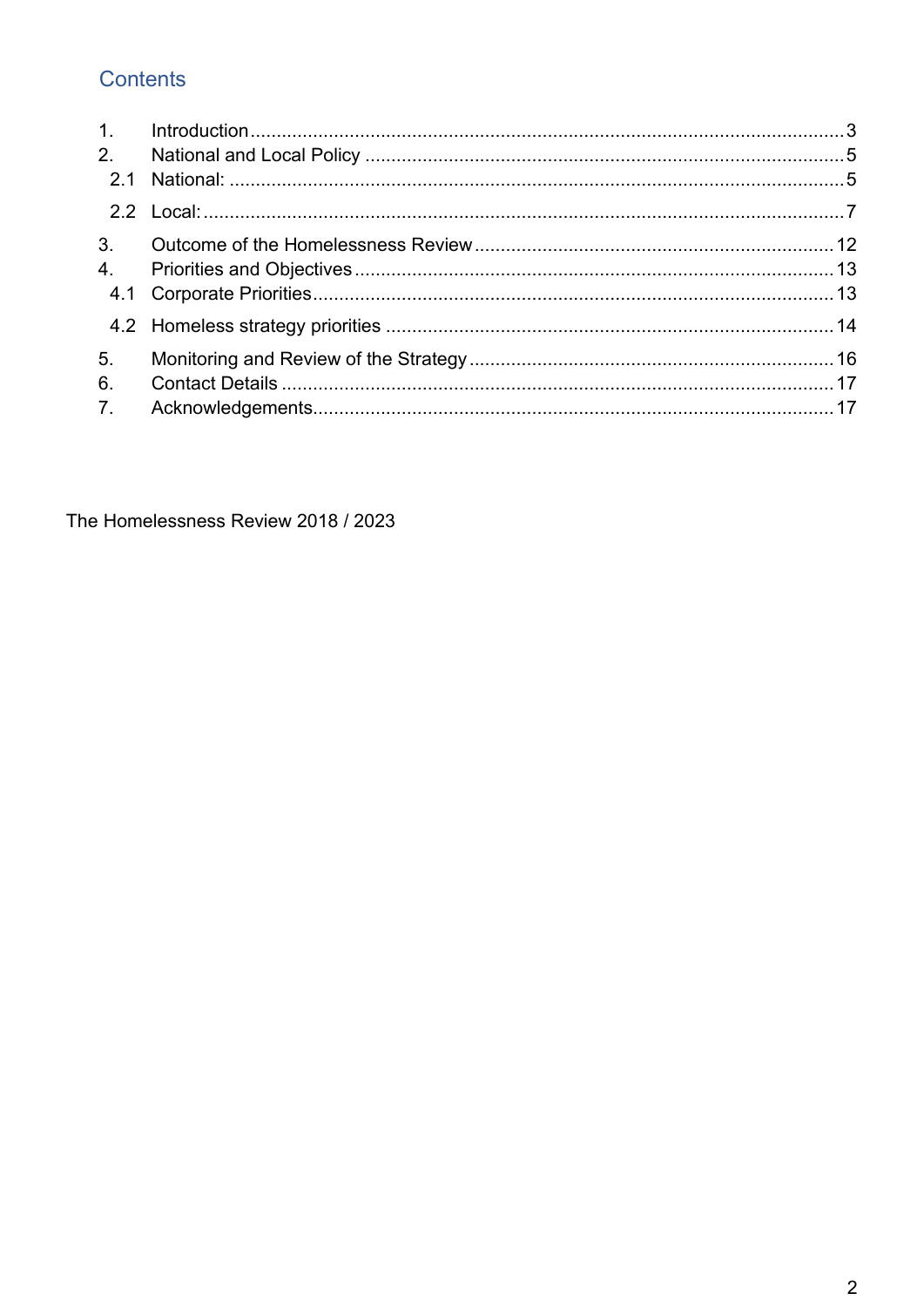# South Cambridgeshire District Council Homelessness Strategy 2018-2023

## <span id="page-2-0"></span>1. Introduction

 The Homelessness Act 2002 places a statutory duty on all Local Authorities to undertake a review of homelessness in their area and, based on the findings of this review, to develop and publish a strategy to tackle and prevent homelessness. The Strategy must be renewed at least every 5 years. In addition, Section 153 of the Localism Act 2011 requires that Local Authorities must have regard to their Allocation Scheme and their Tenancy Strategy when developing or modifying their Homelessness strategy.

 is now due for renewal. During the life of the 2013 – 2018 strategy, the emphasis was on the South Cambridgeshire District Council's Homelessness Strategy was last published in 2013 and provision of temporary accommodation and on-going homelessness prevention. The 2018 Homelessness review for South Cambridgeshire District Council has shown:

Profile of Homelessness

 2012 / 2013 and 2017 / 2018 and a 55% increase in acceptances between 2012 / 2013 and 2017 / 2018. Levels of homelessness are increasing with a 62% increase in homeless approaches between

The highest priority group for homeless acceptances is households that include dependent children, followed by first pregnancy and those who are vulnerable due to mental health.

The highest age category of homeless acceptances are those aged between 25 – 44 who make up around 50% of all homeless applications.

The main cause of homelessness is now termination of assured shorthold tenancy (AST) which accounts for a third of all homeless acceptances.

 tend to migrate to Cambridge City where there are support services / facilities. Advice and assistance is provided to rough sleepers in South Cambridgeshire, but due to the low numbers South Cambridgeshire does not have a specific problem with rough sleeping and levels remain low. It is unlikely that this will become a problem in the future since rough sleepers this does not form a key issue for the strategy.

 in 2016 / 2017, compared to 6.7% of the population as a whole. 7.8% of homeless applicants accepted were from black and minority ethnic (BME) households

14% of homeless acceptances have been from foreign nationals on average over the past five years with the highest nationality represented being Polish.

 Future homelessness – based on current trends, homeless acceptances are expected to rise significantly with a potential worse-case scenario of a 7-fold increase in case load.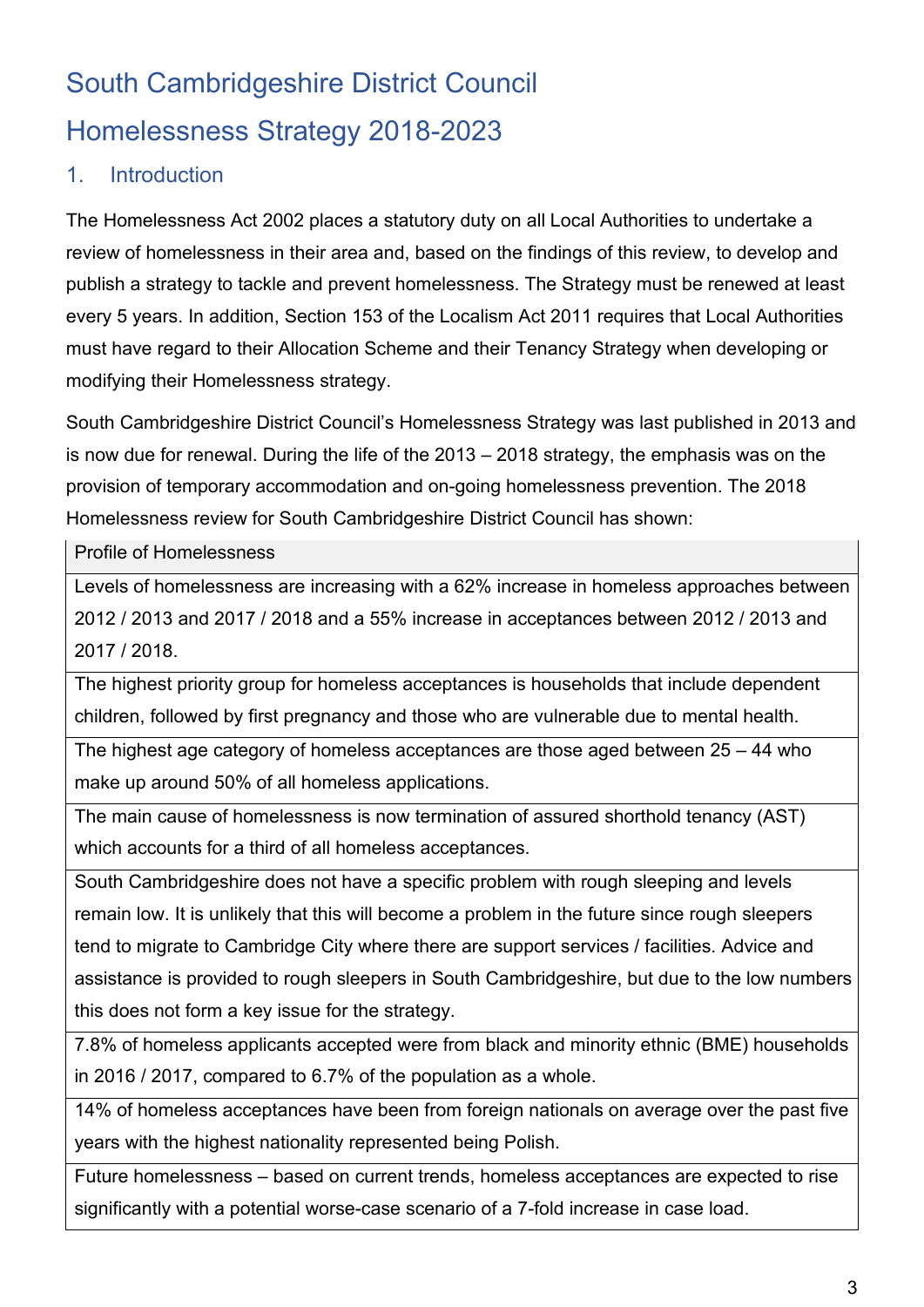The Homeless Reduction Act came into force from 3 April 2018 and increases the duties owed by the Council.

Existing Housing & Support

years. The number of households in temporary accommodation has increased by 9% over the last 6

years.<br>Use of bed & breakfast however has reduced considerably with only £22,606 spent on this type of temporary accommodation in 2017 / 2018 compared with £99,767 in 2012 / 2013.

Redevelopment of the existing hostel site in Waterbeach has resulted in a better quality of living standards and an increase in units from 16 to 30 overall.

Private rented accommodation in the district is expensive and unaffordable to many

households when comparing the local housing allowance (LHA) with median rents.

Home ownership is also unaffordable for many households with lower quartile figure

comparisons showing house prices to be 11.1 times higher than income.

#### **Prevention Activities**

 affordable private rent, although figures have increased in 2017 / 2018. Homeless prevention has reduced since 2014 / 2015 largely due to the difficulties of accessing

Most homeless prevention is achieved through securing alternative accommodation rather

than maintaining current homes, reflecting the unaffordability of current accommodation.

However, private rent assistance (which includes some form of financial assistance from

the Council) remains the highest successful intervention to prevent homelessness.

Following a review of the Private Sector Leasing (PSL) scheme, an in-house scheme via a new council owned company has been set up.

The County-wide Trailblazer project is working to increase homeless prevention further through building stronger links between agencies and making homelessness the unacceptable outcome.

 This document will replace the 2013 / 2018 Homelessness Strategy and is based on the Homelessness Review 2018, which is at Appendix 1, and should be read in conjunction with this strategy. An action plan will accompany the strategy. The Strategy sits within the context of the wider draft Greater Cambridge Housing Strategy due to be published in 2018.

 for the next five years, taking into account National and Local Priorities. New actions and priorities resulting from the Review will help to shape the strategic approach

In developing the Homelessness Strategy, key stakeholders were consulted and the actions identified complement the County-wide Trailblazer project that South Cambridgeshire District Council are a part of. The continued support of partnerships and involvement will be crucial to the success of this Strategy's implementation.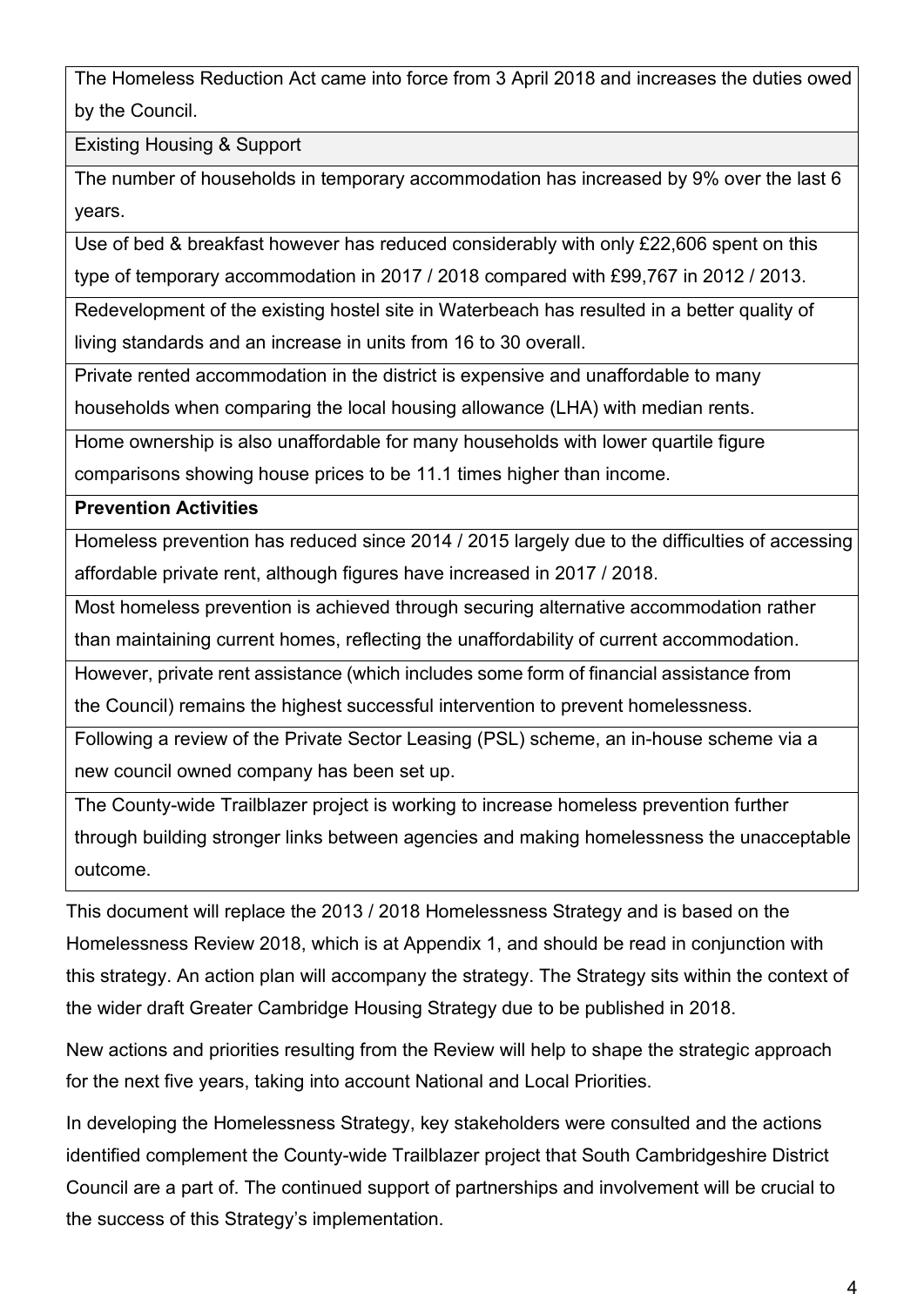## <span id="page-4-0"></span>2. National and Local Policy

#### <span id="page-4-1"></span>2.1 National:

#### Welfare reforms

 The implementation of a major national programme of welfare reforms is well under way. Key aims are to cut the overall welfare bill and encourage people into work.

 paid employment rather than claim benefits. This combined with advice and support around seeking employment, education and / or training, should lead to improved opportunities for A key driver of the welfare changes is to make it financially worthwhile for people to take on some people who would previously have been caught in the benefit trap.

 However, with severe cuts to the national welfare budget happening at the same time, many claimants are finding their benefits reduced, and struggling to make ends meet, including those who are already in work. In South Cambridgeshire there are approximately 65 households subject to the benefit cap with an average weekly restriction of £49.86 (the highest being £155 per week).

 Universal Credit was introduced across the district in October 2018. This replaces six other the risk of homelessness as well as increasing the financial risk to the Council in respect of its benefits, including housing benefit, and is provided in a single monthly payment. Nationally the risk of Universal Credit claimants falling into rent arrears has been found to be high, increasing role as a landlord.

#### Social Housing Policy reforms

 policy reforms announced during 2015 – 2016 will be implemented. In the meantime, more positive proposals for a green paper on a national review of social housing have been A range of housing policy reforms were announced in 2015 – 2016. These included: the annual high value asset levy payable by stock holding local authorities; the phasing out of lifetime tenancies for council tenants and extension of the Right to Buy to Housing Association tenants. However, other than a 1% annual rent cut for social housing tenants, and a review of social housing rent policy, it is now unclear the extent to which the range of social housing announced, although timescales are unclear.

Rent cuts have had a significant impact on the council's Housing Revenue Account; and the higher value asset levy – if implemented - would have significant financial implications for the council, reducing the amount available for providing services to tenants and for investing in new homes.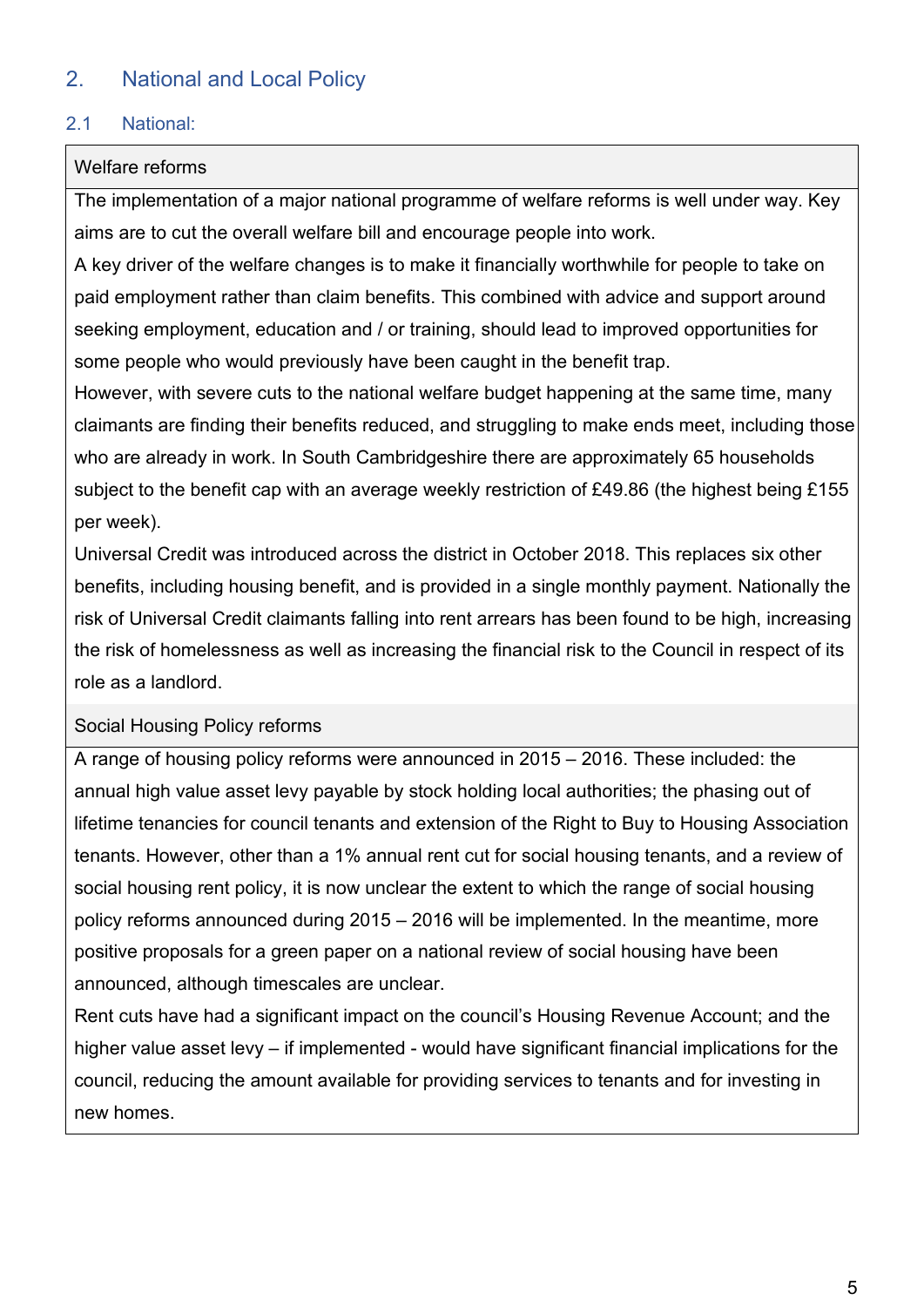#### Funding of supported housing

 supported housing is welcome. This includes all forms of supported housing including short The Government recently consulted on the future funding for supported housing and the decision, in response to this, to continue payment of housing costs through housing benefit for term accommodation for those faced with homelessness.

Cambridgeshire County Council are currently undertaking a review of Housing Related Support. Whilst it is recognised that floating support type services provide valuable support to many residents in independent accommodation, there is also a need to ensure adequate provision of supported accommodation for the most vulnerable clients.

#### Homeless Reduction Act

The main national policy change relating to homelessness has been around the passing of the Homeless Reduction Act. The Homeless Reduction Act brings major changes to the homeless legislation and with it, significant resource implications for the Council. The Act, which emanated from a Private Members Bill and received Royal Assent in April 2017 came into effect from April 2018.

 and assistance to prevent and relieve homelessness, regardless of priority need. It is expected The Homeless Reduction Act places new responsibilities on local authorities to provide advice that the impact of the act will be to increase the number of customers approaching the Council for assistance. In addition, the Act will place significant additional administrative burdens on local authorities, particularly in relation to the level of detail required in producing and monitoring Personal Housing Plans. Furthermore, there are potentially 10 – 15 stages in the new process where the local authority is required to issue a written decision and where these decisions are all subject to review.

The main changes that the act will bring are:

- Applicants will be treated as being threatened with homelessness within 56 days (previously 28).
- Duty to prevent homelessness.
- Duty to relieve homelessness.
- Duty to complete a needs assessment and personal housing plan and keep these under review.
- Increase in decisions that can be reviewed, including decisions to end the prevention and relief duties and actions specified in the personal housing plan.
- A requirement on the applicant to co-operate with the actions to prevent and relieve homelessness.
- housing authority (delayed until October 2018). • A duty on other public sector bodies to refer cases of potential homelessness to the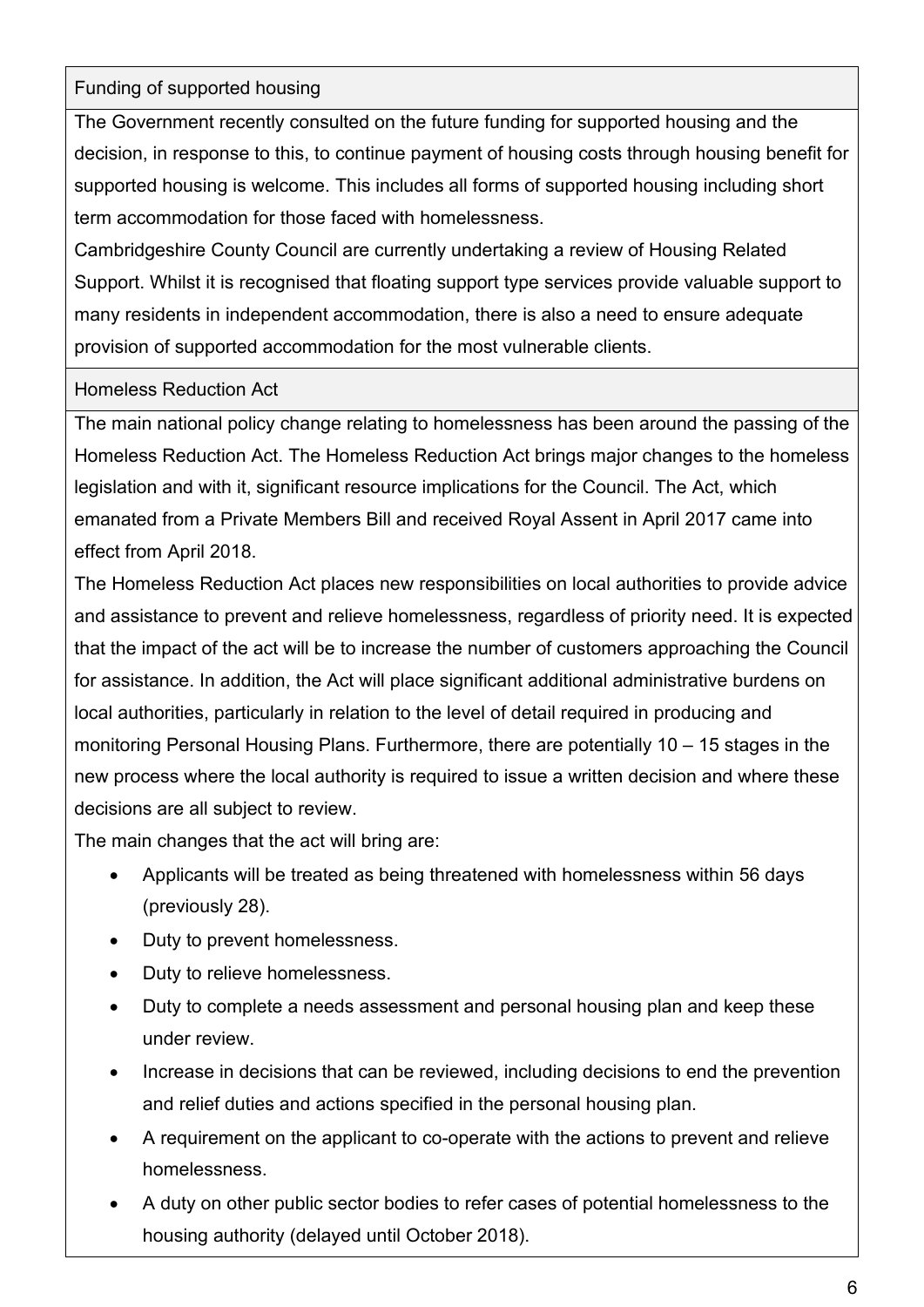Duty to refer:

The following public authorities are under the duty to refer:

- **Prisons**
- Youth offending institutions
- Secure training centres
- Secure colleges
- Youth offending teams
- Probation services
- Job centre plus
- Social services authorities
- Emergency departments
- Urgent treatment centres
- Hospitals in their function of providing in patient care

To refer the referring agency must have the client's consent. Local procedures are available on the Council's website.

#### <span id="page-6-0"></span> $2.2$ Local:

#### Trailblazer project

In 2016, a range of partners across Cambridgeshire and Peterborough came together to bid for "homeless trailblazer" funding. The purpose of the funding was to enable local authorities and partner agencies to develop and test new ways of working in order to prepare for the new duties contained in the Homeless Reduction Act. The Cambridgeshire and Peterborough bid was able to secure nearly £750,000 of funding as a result. Our vision is that "by empowering all public facing staff to identify the risk of homelessness and work together to prevent it, we make homelessness the 'unacceptable outcome'".

The project includes:

#### **Homeless prevention**

 helping staff in partner agencies to identify the early warning signs of homelessness and service by linking agencies up. In addition, pieces of focused multi agency work are also The homelessness prevention team is working with a wide range of local teams across a range of services to work better together, to reduce homelessness. They have been ways to prevent it. The team has built up good working relationships to deliver a better underway to develop and improve pathways for particularly vulnerable groups, such as high risk offenders.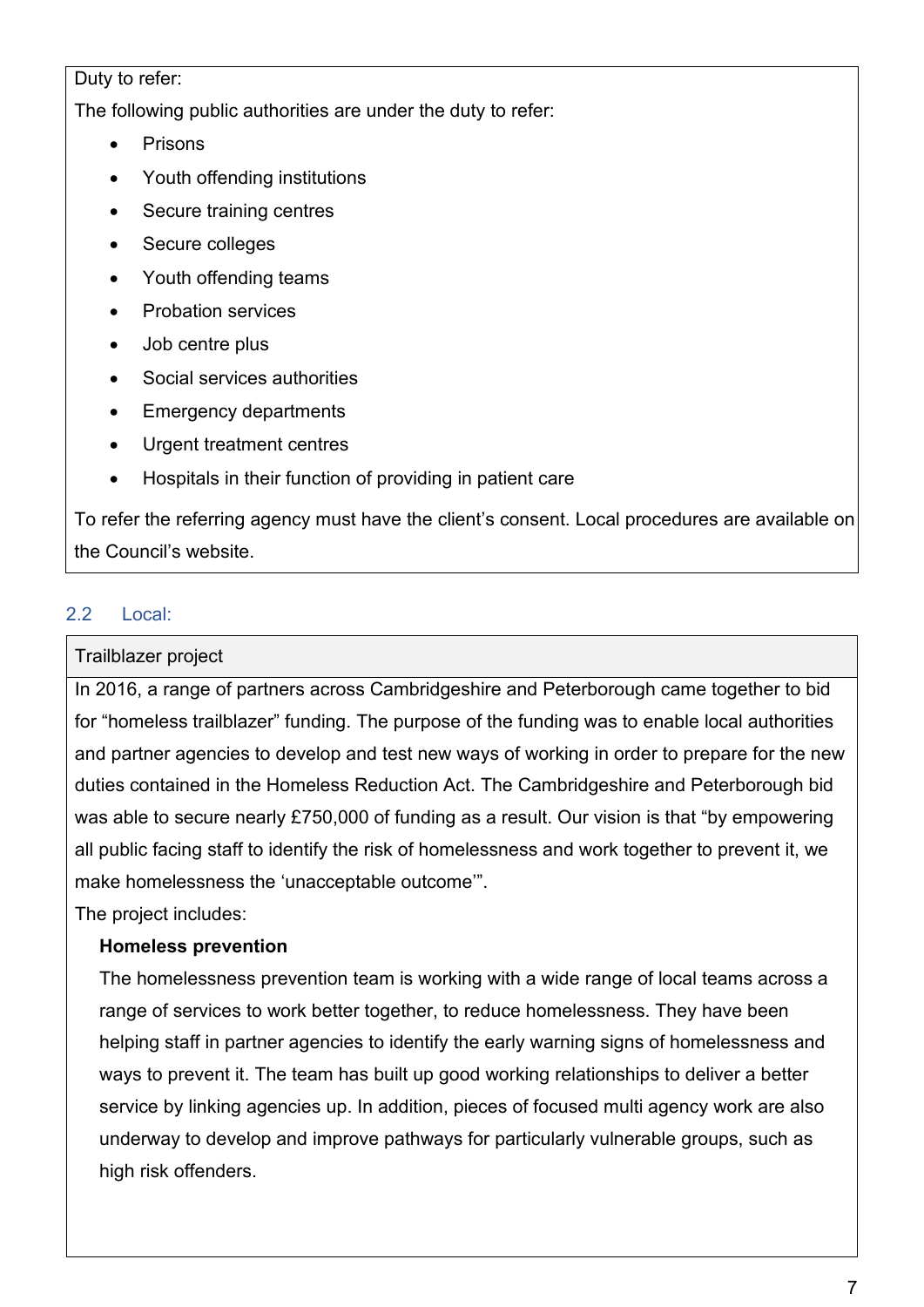#### **The landlord rent solution service**

 tenants to help maintain tenancies and try to help resolve tenancy problems that may The rent solution service offers free specialist help and advice to agents, landlords and otherwise lead to evictions.

#### **New business development**

Two new business development officers will develop schemes that facilitate access into good quality, affordable and suitable private rented homes. The aim is to increase supply of affordable housing options for households in need, co-operating with existing offers and exploring new opportunities.

#### **Expanded Web Resources**

 residents and partner agencies with more information around homelessness and build Debt advice and resolving arrears are key to homelessness prevention. We will support the Making Money Count (MMC) web resource and we will expand our web resource to help better inter-agency knowledge.

#### Housing Strategy

Cambridge City and South Cambridgeshire District Councils are working together to produce a joint Housing Strategy (the Greater Cambridge Housing Strategy) promoting healthy, sustainable, affordable homes for all. It was agreed to undertake a joint strategy given the affordability challenges facing both Councils and the interdependencies of the two areas in terms of supporting sustainable economic growth. They are also the only authorities in the Cambridge housing sub-region to have retained their own housing stock.

Both councils have a central role to play in ensuring that the residents of Greater Cambridge can live settled lives, in strong and stable communities, and in homes that are well managed and maintained.

Although there are clearly differences between the two authorities demographically, and in terms of tenures and types of housing, urban and rural communities, etc. both districts face many of the same issues, including high housing costs, management and maintenance of Council rented homes, ensuring safe and well managed homes in the private rented sector and promoting health and wellbeing, particularly for vulnerable and elderly residents in the district.

 The strategy also has a focus on tackling poverty and social exclusion including the impact of welfare reforms and ensuring appropriate forms of help and assistance are available to help tackle poverty and isolation.

 growth planned for Greater Cambridge. To accommodate future growth several areas have As well as considering the needs of existing residents, the joint Housing Strategy addresses been identified for development within and on the edge of Cambridge, as well as key strategic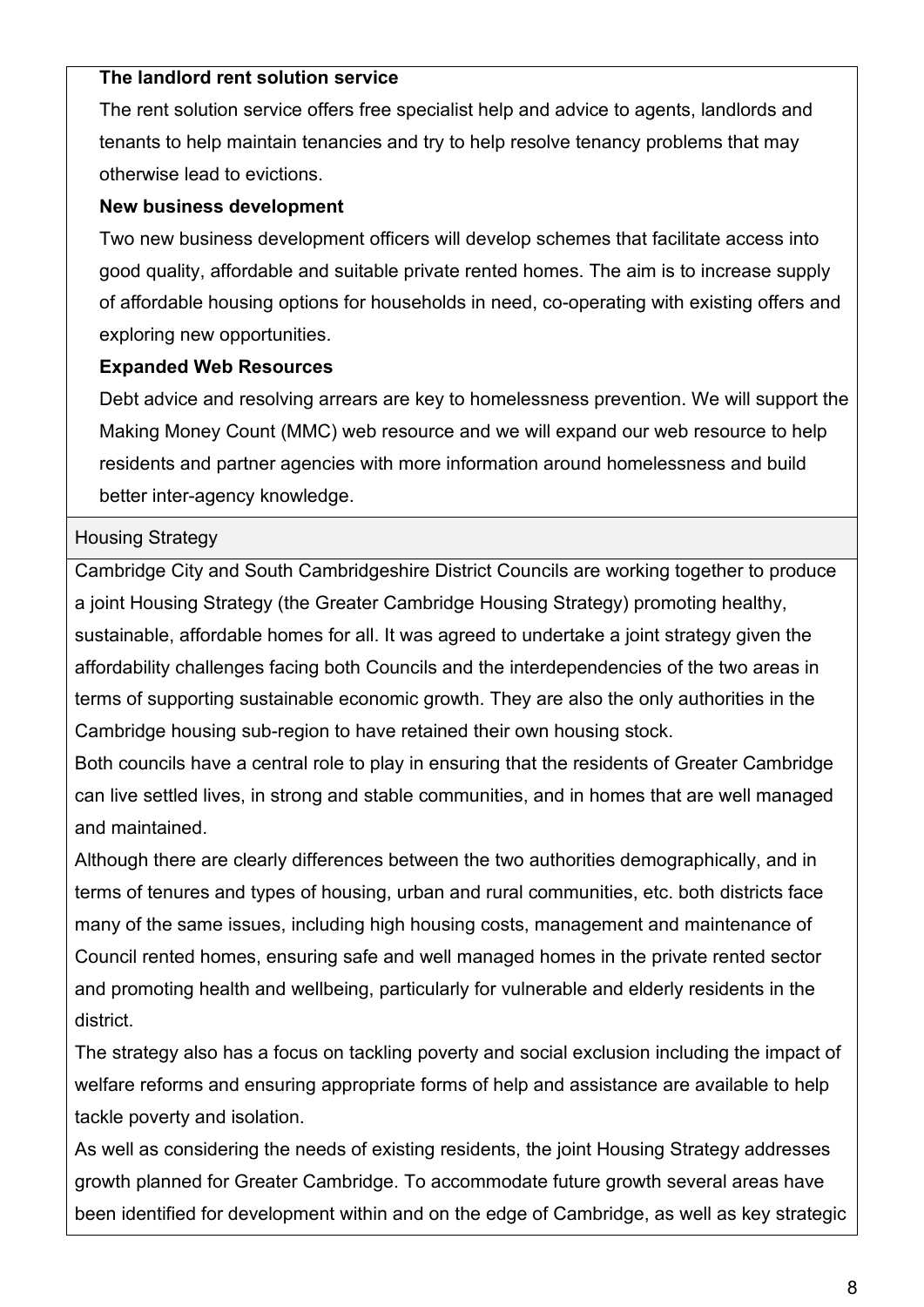sites for new towns. South Cambridgeshire district will aim to achieve 40% affordable homes on all sites of 10 or more dwellings.

#### Lettings policy

 regulations but with higher priority awarded. The LHA guidelines also form the basis of the The lettings policy was amended in April 2013 to take account of the welfare reforms and in particular the changes to LHA including new assessments of overcrowding based on the LHA property size allocations.

Further minor amendments were made in February 2018 to ensure compatibility with the Homeless Reduction Act. This will be monitored and reviewed again to ensure the policy continues to assist those who are homeless or at risk of homelessness appropriately.

The lettings policy provides priority for homeless households including the following housing need reasons:

Accepted as statutorily homeless – Band A

Homeless prevention or relief – Band B

Rough sleeping – Band B

Other homelessness (including non-priority and intentionally homeless households) –<br>Band C

#### Tenancy Strategy

 The Localism Act 2011 placed a duty on the local housing authority to prepare and publish a formulating their Tenancy Policy, which must include – a) the kinds of tenancies they grant, Tenancy Strategy. South Cambridgeshire's Tenancy Strategy was published in October 2012. This sets out the broad objectives to which registered providers should have due regard in

- 
- b) the circumstances in which they will grant a tenancy of a particular kind
- c) where they grant tenancies for a certain term, the length of the terms, and
- d) the circumstances in which they will grant a further tenancy on the coming to an end of an existing tenancy

**Use of Fixed Term / Flexible Tenancies** (Social Rents and Affordable Rents)

 The Council supports the use of fixed term / flexible tenancies for the primary purpose of or making best use of adapted properties, or in some cases where households are able to secure alternative appropriate housing at the end of their initial tenancy. making best use of existing stock, especially in tackling under-occupation in the longer term

 However, this flexibility needs to be balanced against the need to ensure households have stability and security so that they feel part of and contribute to the community. The Council would also expect that the use of fixed term / flexible tenancies would not see an increase to the risk of homelessness.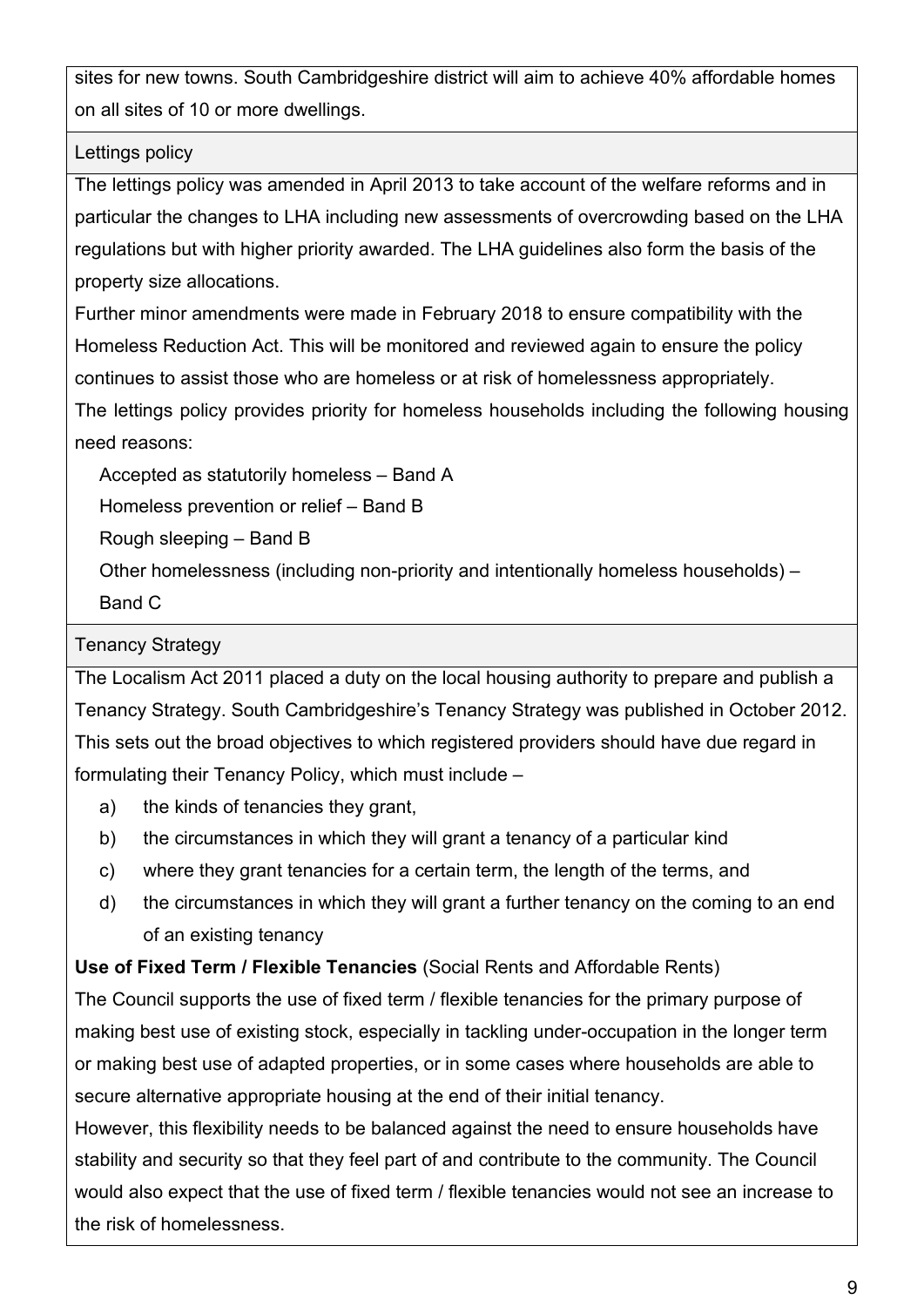#### **Expiry of a Fixed Term / Flexible Tenancy**

 The Council is committed to ensuring that the use of fixed term / flexible tenancies and their Where this is not the case, for example where a household's circumstances have changed to termination does not lead to an increase in homelessness and therefore expect registered providers to generally offer tenancy renewal or alternative accommodation. We would therefore encourage there to be a presumption for renewal of tenancy in most circumstances. the extent that they can access the private market, it is expected that appropriate advice and support will be given to enable the household to move to suitable and appropriate accommodation that is both affordable (i.e. housing costs amount to no more than a third of gross household income) and available (i.e. within the household's locality for employment, school, family support, etc.).

#### Sub Regional Homeless Group

 The Sub Regional Homeless Group consists of housing advice and homelessness leads from actions to help maximise good practice, prevent homelessness and address housing need effective, but provide consistency across the area to aid closer working with partner agencies. Cambridgeshire, Peterborough and West Suffolk, who work together on shared priorities and across the sub region. From this joint initiatives are developed, which are not only cost The main focus of the Sub-Regional Homeless group work is currently supporting the Trailblazer project, however, other joint initiatives include joint working around homeless issues affecting the Home-Link choice based lettings scheme, a single homeless service and joint protocols.

#### Cambridge Sub Regional Housing Board (CRHB)

CRHB is a senior officer group of local authorities and partner agencies which meets regularly to work collaboratively on strategic housing issues. CRHB works to share learning and experiences across our housing market area on four priority areas:

- New homes
- Homes for wellbeing
- Existing homes
- Housing need & homelessness

Overall, CRHB aims to help

- support the most vulnerable in our society.
- build and promote partnerships which help tackle the area's most pressing housing needs.
- make best use of the resources at our disposal and reduce inefficiencies.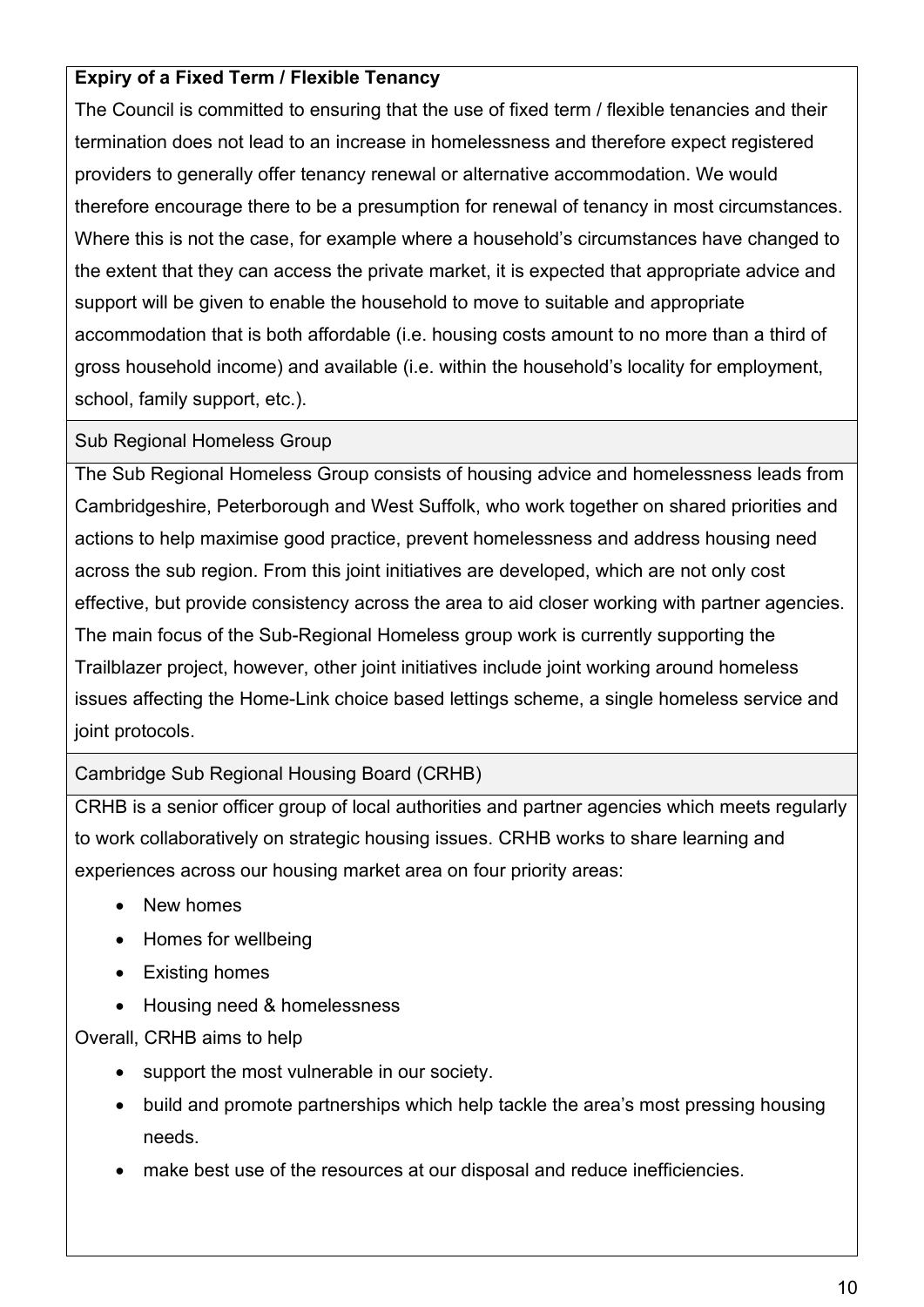Through its meetings and work plan, the Board will

- Respond to key consultation documents on housing and related issues.
- Develop and deliver an annual work programme, based on agreed priorities.
- Identify opportunities for joint working and exchange of good practice between agencies including joint working and joint commissioning of projects.
- Set up and support groups which address priority areas, enabling links back to CRHB, and review the impact and relevance of such groups periodically.

 Lead Officers for Cambridgeshire, Peterborough and West Suffolk. All sub boards report back A number of related sub-groups report to CRHB, including the Home-link Management Board and the Sub Regional Homeless Group which consists of the Homelessness / Housing Advice to CRHB throughout the year. Structure of local groups reporting into CRHB:

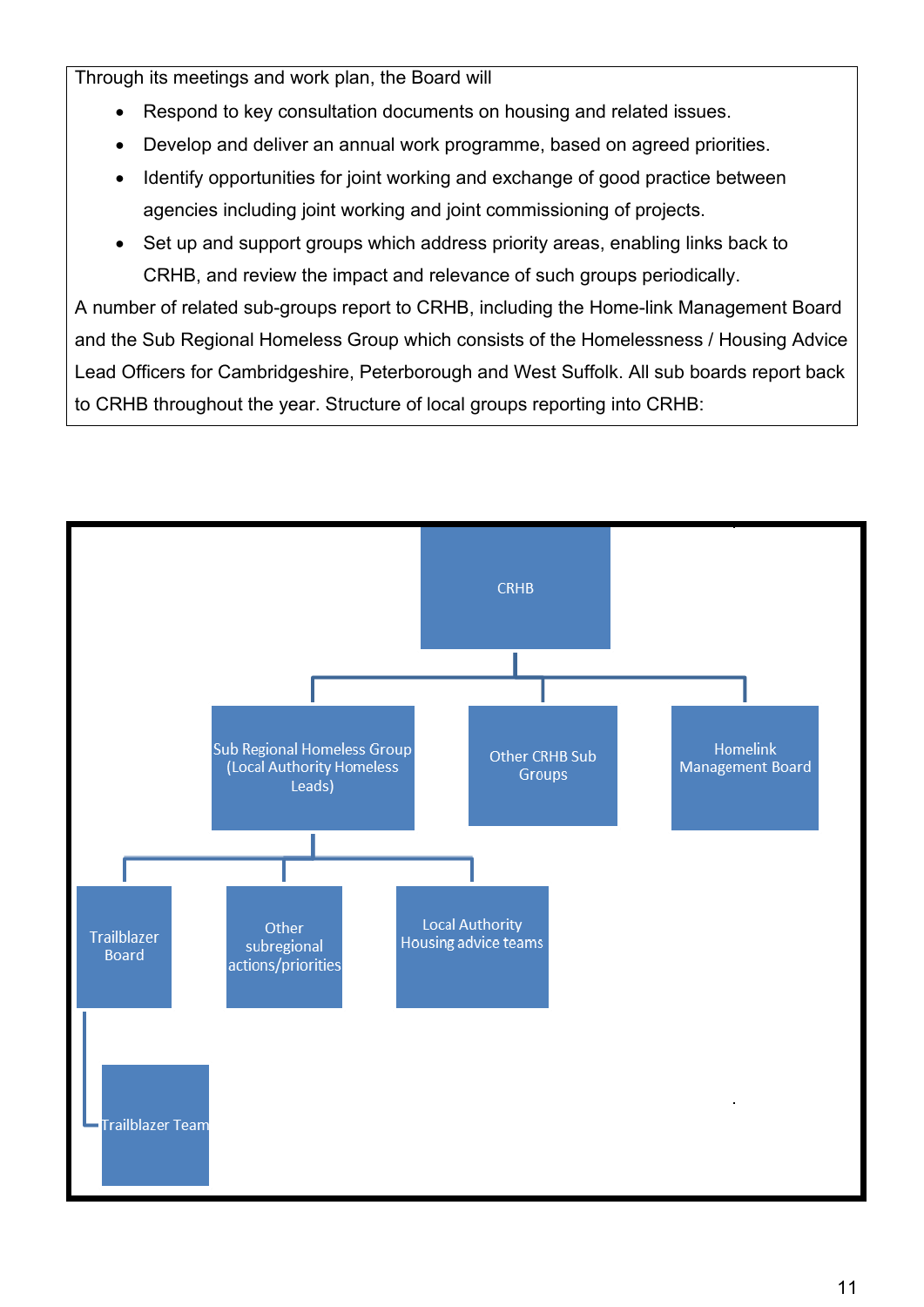## <span id="page-11-0"></span>3. Outcome of the Homelessness Review

The Homelessness Review that supplements the Homelessness Strategy, and can be found at Appendix 1, gives a detailed analysis of homelessness in the District over the last 5 years and the types of support available.

 anticipated that the changes to the welfare reforms including the introduction of Universal Credit South Cambridgeshire District has experienced trends similar to the national homelessness picture. Homelessness is increasing, with loss of AST being the main cause of homelessness. Affordability is an acute issue for residents in South Cambridgeshire, with property prices continuing to increase and a general lack of affordable private rented accommodation. It is in the district along with new responsibilities under the Homeless Reduction Act are likely to have a significant impact on the demand for the housing advice and homelessness services.

The outcome of the Review identified the following themes to be taken forward over the next 5 year Homelessness Strategy:

- T) Working closer with partner agencies to prevent homelessness.
- T) New private rent initiatives.
- T. Access to information.
- 3 Access to accommodation and support.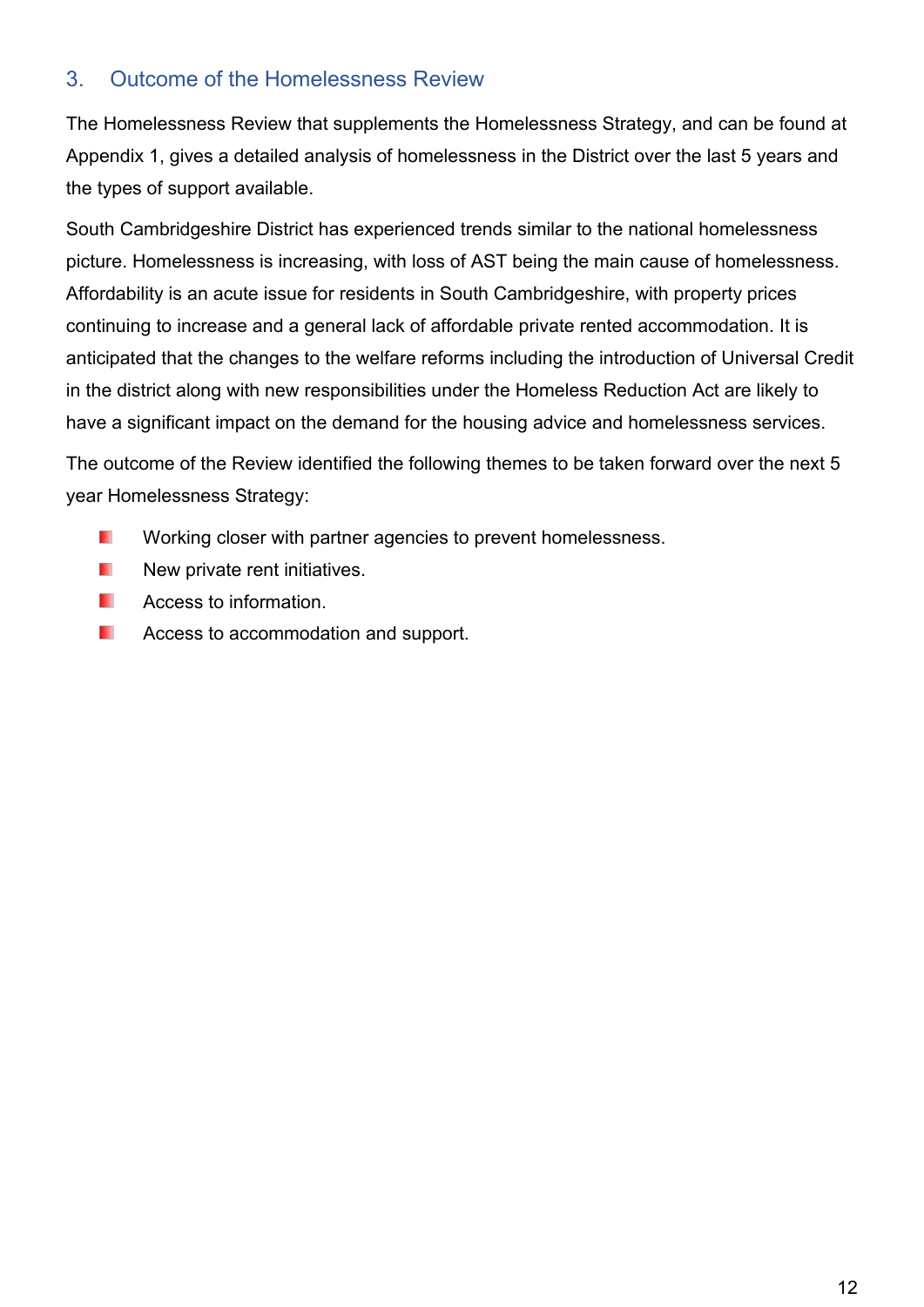## <span id="page-12-0"></span>4. Priorities and Objectives

#### <span id="page-12-1"></span>4.1 Corporate Priorities

We will support our communities to remain in good health whilst continuing to protect the natural and built environment

Relevant Council Actions:

- $\circ$  Adopt a new Local Plan that will guide where and how new jobs, homes and facilities will be delivered in the area
- o Put more resource into preventing people becoming homeless
- o Manage the introduction of Universal Credit across the district
- Secure the delivery of a wide range of housing to meet the needs of existing and future communities

Relevant Council Actions:

- o Work with the Combined Authority as they begin to build affordable homes as part of the £100 million housing programme
- o Finish building and rent out more affordable Council homes
- o Work closely with developers so they can get on site more quickly to deliver high quality new homes where they are needed
- o Assess and determine planning applications for new houses and facilities at major growth sites, such as Northstowe
- $\circ$  Make sure local communities are actively involved in how major housing sites are being developed
- o Continue marketing of council owned land made available for self-build.
- o Fund and help set up community groups to develop local affordable housing schemes
- o Provide more help and advice for parish councils so they can shape and influence the design of new **homes** in their villages

 At a corporate level, the Council recognises the need to invest in homelessness prevention resources have been supported corporately, to both increase the staffing levels to meet the demands of the Homeless Reduction Act, as well as direct homeless prevention solutions services. Increasing homelessness is high on the Council's risk register and additional such as the Shire Homes Lettings private sector leasing scheme.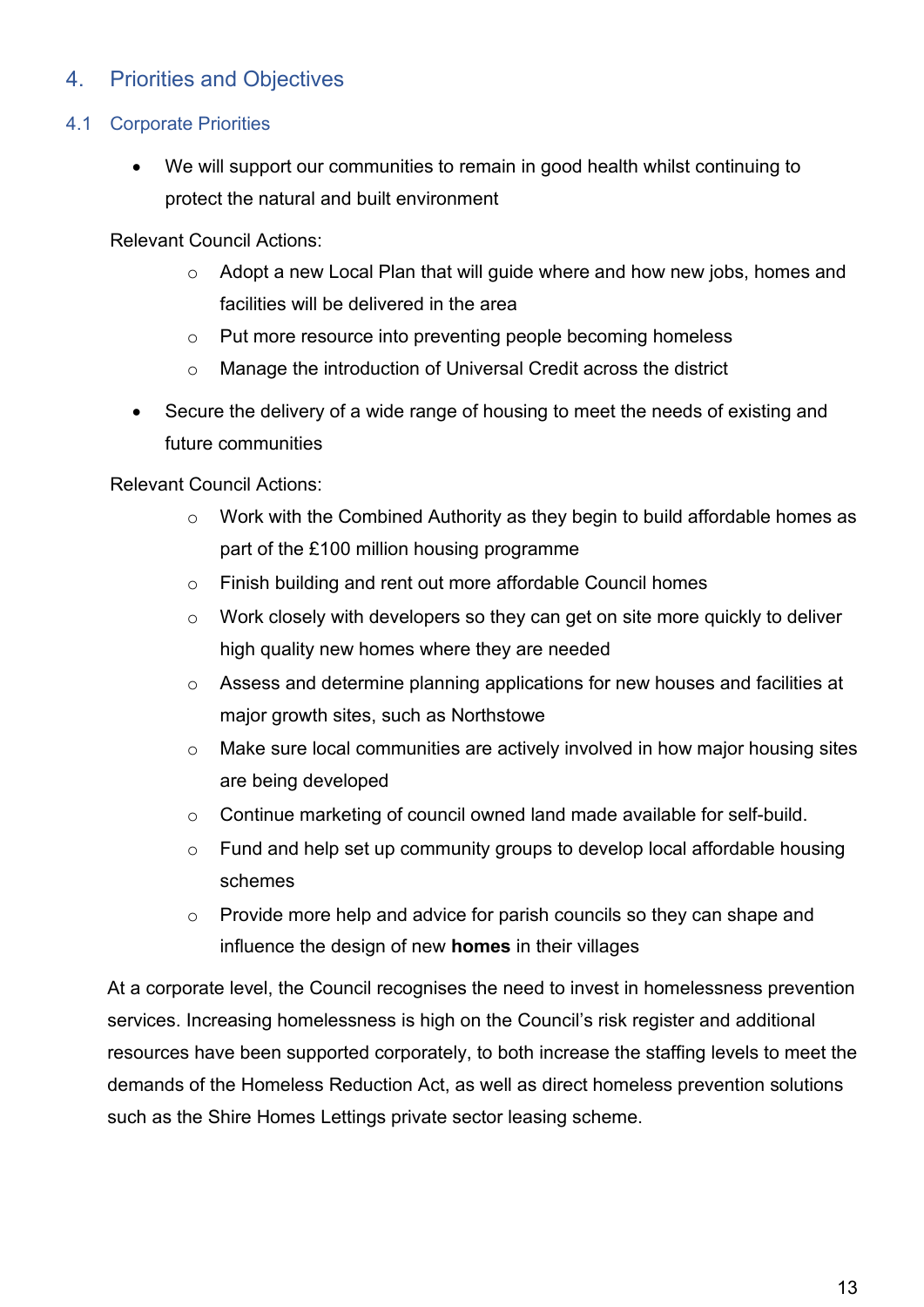#### <span id="page-13-0"></span>4.2 Homeless strategy priorities

 Each of the key themes identified in the Homelessness Review has strands of work, or actions, actions. It is also recognised that new ideas and ways of working will play an important role in associated with it and these are contained in the Homeless Strategy Action Plan. Partnership working is recognised as central to achieving the prevention, accommodation and support delivery of the actions. The joint bid for Trailblazer funding is just one example of partnership working in which costs and expertise have been shared and new ways of working introduced. Similarly, throughout the life of the strategy, developing partnerships and exploring opportunities to maximise resources and expertise will continue to be considered and assessed as opportunities arise.

#### **Working closer with partner agencies to prevent homelessness:**

 addition, the Homeless Reduction Act places duties on a number of public services to refer This is a priority of the Trailblazer project, with many agencies signing up to the commitment to make homelessness the unacceptable outcome. During the course of this next homelessness strategy we will need to learn from this project to ensure we can take this ethos forward. In those at risk of homelessness to the local housing authority. The Homelessness Review shows that we are continuing to see many people with complex needs, where additional support to manage their home will be essential.

Key actions include:

- Responsibility on all agencies to help prevent homelessness, including homeless prevention awareness, referral systems, housing pathways and protocols.
- Increase prevention upstream which enable people to remain in their current homes.
- Increased casework with all homeless applicants (including non-priority homeless applicants), identifying key actions through housing plans.
- Help staff within partner agencies to identify early warning signs of homelessness and find new ways to prevent it including staff training, evaluation of Trailblazer project and identifying ways of continuing joint working, including a think family approach.
- Work with public bodies under their duties to refer clients at risk of homelessness.

#### **New private rent initiatives:**

Ending of an assured shorthold tenancy is the Council's main cause of homelessness and there is a severe lack of affordable accommodation in the private sector. Social rented accommodation is unable to keep pace with demand and therefore it is imperative that we look at solutions within the private sector that enable families and vulnerable people to find decent, affordable homes where they feel safe and secure.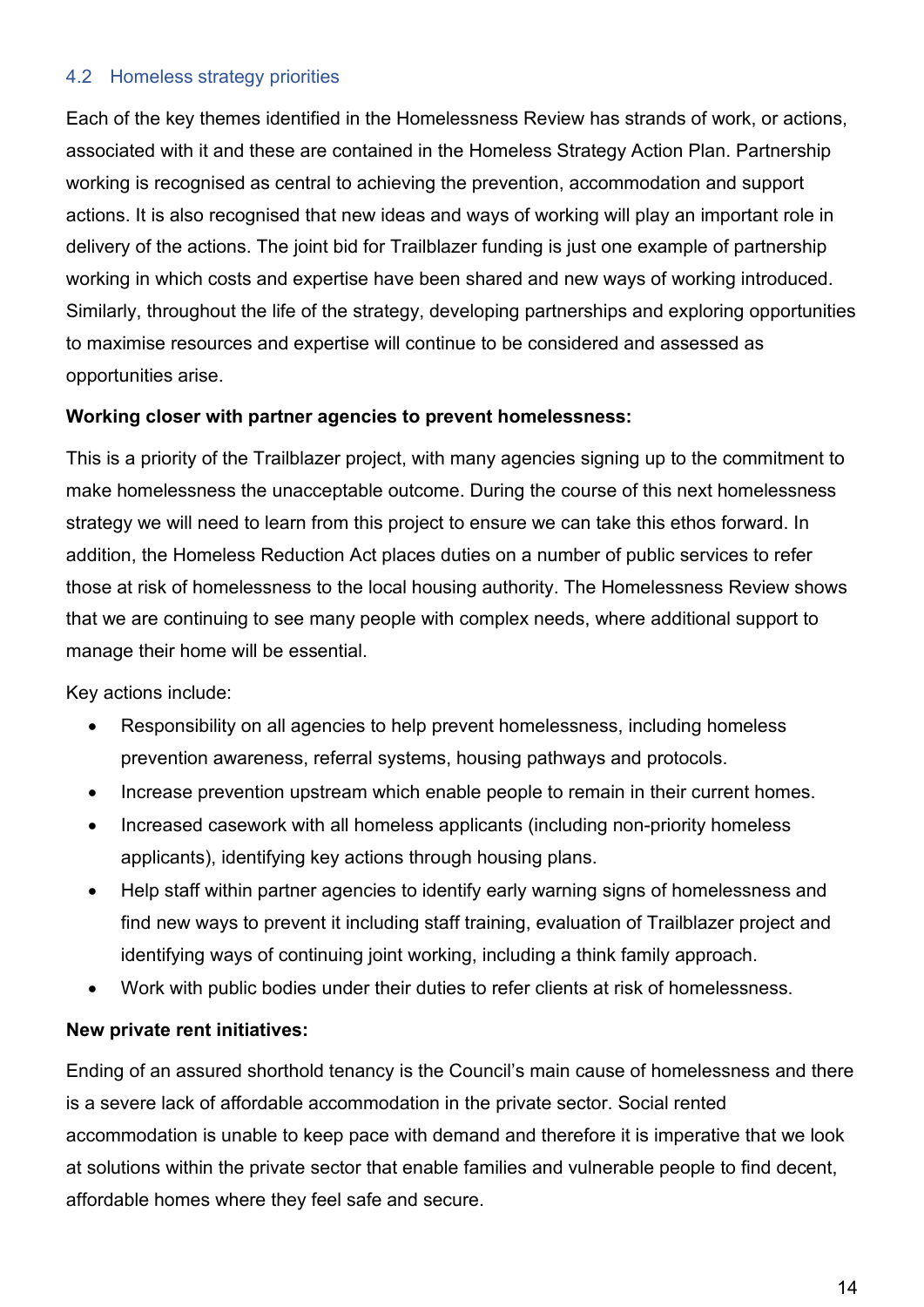Key actions include:

- Increase supply of private rented properties through the Shire Homes Lettings private sector leasing scheme.
- Evaluate the success of the landlord and rent solution service (Trailblazer project) and how the service or learning from the service can be taken forward following the Trailblazer project.
- Evaluate the success of the new business development officers and methods to increase access to private rented sector (Trailblazer project), including access through existing schemes and one-off solutions using a spend to save approach.
- • Exploring opportunities for Build to Rent Schemes on the larger strategic sites in South Cambridgeshire as part of the Council's affordable housing enabling role.
- Review of rent deposit guarantee scheme.
- Utilising discretionary housing payments (DHP) specifically for homeless prevention.
- Explore opportunities for further work with Ermine Street Housing in their capacity as a Council owned company and landlord.

#### **Access to information**

 information and advice that can help them to resolve their housing difficulties and / or that they This has been a priority of the Trailblazer project. South Cambridgeshire District Council will both benefit from and expand on this work in order to provide residents of the district with can access at any time via the internet.

Key actions include:

- • Update and review written and website information covering advice on rights and responsibilities to help residents prevent homelessness from their current accommodation.
- Update and review written and website information covering advice on other housing options available.
- • Better advice and information for partner agencies including through the evaluation of the Trailblazer project.
- Targeting advice for specific groups, such as single people or those renting privately.

#### **Access to accommodation and support**

Affordability is a severe problem in South Cambridgeshire and access to affordable and decent accommodation is crucial to meeting housing need. Homelessness has been increasing over recent years, and this is expected to continue. Solutions will therefore be required that prevent homelessness, provide temporary accommodation for households where prevention has not been possible or provide longer term social rented homes.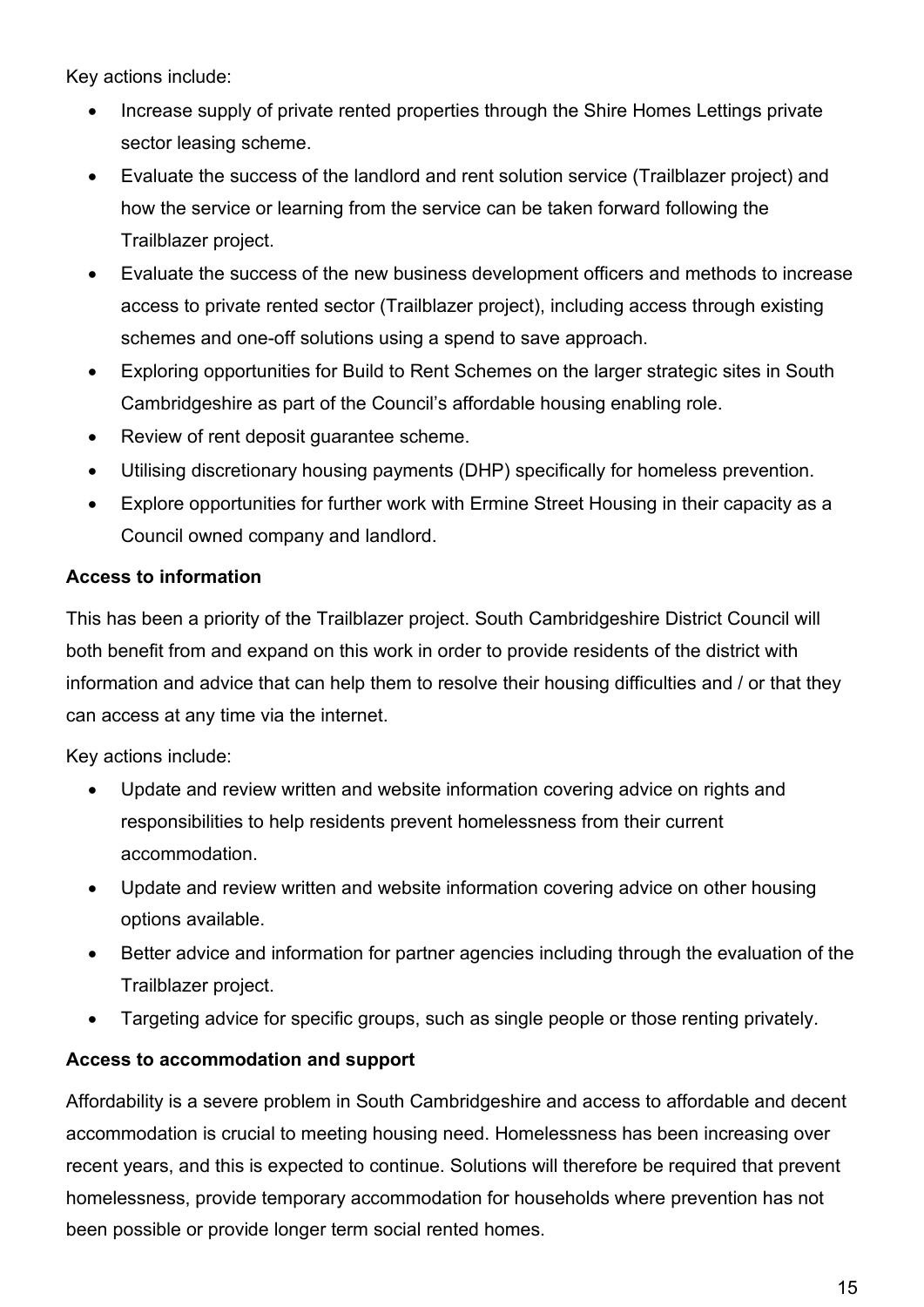Key actions include:

- Increase supply of affordable accommodation (including private rent and appropriate levels of social rent), through new build programme, private sector leasing and access via other private rent incentives.
- • Review levels of temporary accommodation and the need for additional units, by monitoring hostel vacancies and the use of B&B and exploring opportunities for new temporary accommodation provision.
- Continue to work with the City and contribute to the Single Homeless Service and identify other ways to meet the housing needs of single people.
- Monitor impact of the Homeless Reduction Act.
- Enable existing and potential tenants to access appropriate support to enable them to maintain their accommodation, including floating support, visiting support, Citizens Advice Bureaux (CAB) money advice service and discretionary housing payments.
- • Increasing the number of properties under management by Shire Homes Lettings private sector leasing scheme.
- Managing Universal Credit roll out in South Cambs, including working with the housing benefit team to support applicants.
- Work with Housing Services and monitor impact of fixed term tenancies coming to an end.
- Ensure vulnerable applicants are referred to appropriate supported accommodation that meets their need, monitoring access to this supported housing as well as unmet need to identify ongoing gaps in provision and continue to engage with the County on their review of Housing Related Support.
- • Review lettings policy in light of impact of Homeless Reduction Act responsibilities and duties.

## <span id="page-15-0"></span>5. Monitoring and Review of the Strategy

 The Homelessness Strategy Review Group will review the strategy on an annual basis and will share the review findings with the Council's wider Housing Services Management Team. It is expected that some actions may evolve over the lifetime of the Strategy and any such changes will be agreed by the Review Group and reported to the Management Team before being incorporated into the Action Plan. The lead member for Housing will monitor progress against the Action Plan annually.

Key objectives within the Strategy are also monitored on a quarterly basis through the Council's corporate Performance Indicator System. The three areas of performance monitored are:

- Preventing Homelessness
- Numbers in temporary accommodation
- B&B spend